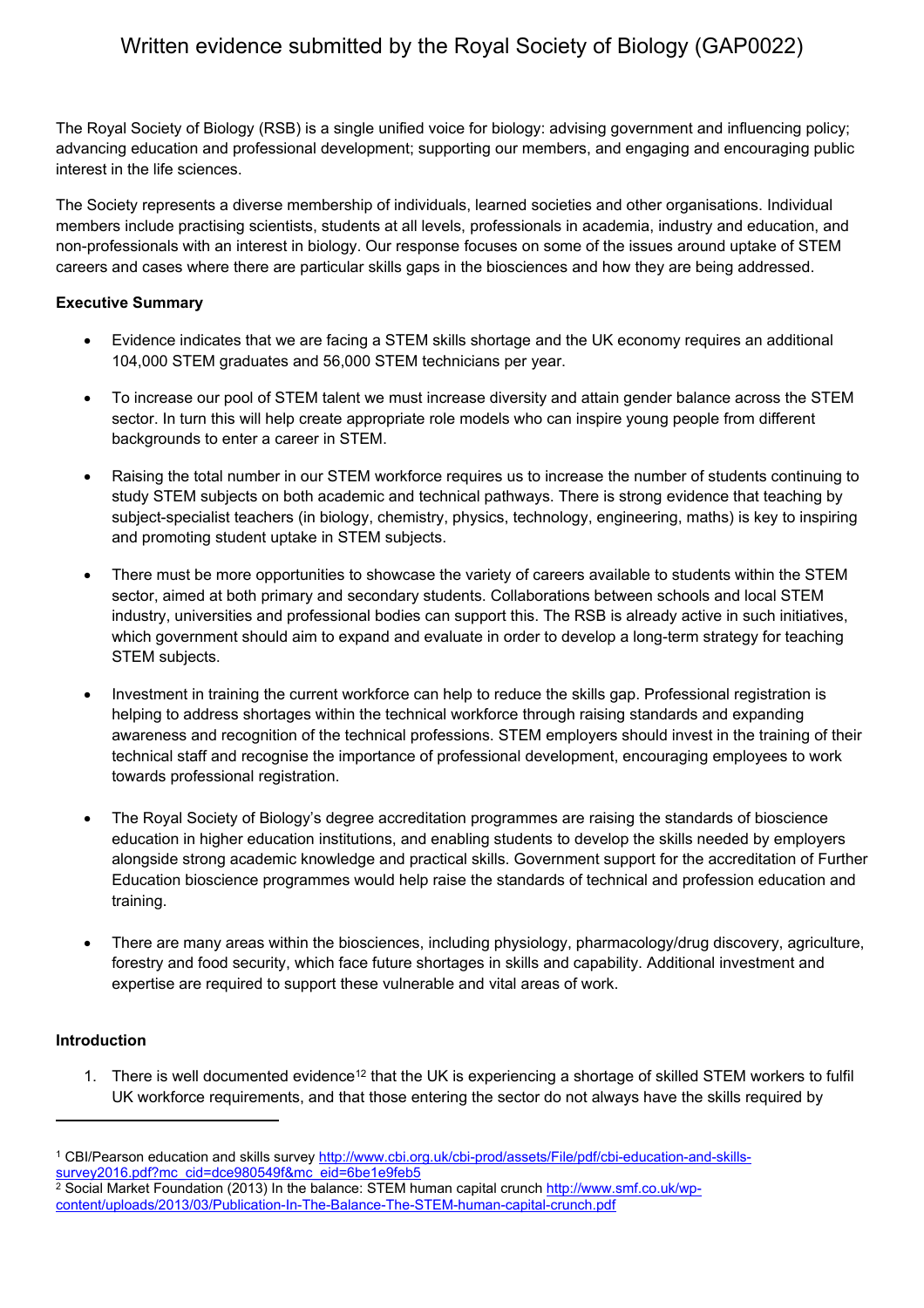employers.<sup>3</sup> It is estimated that 20% of the UK workforce require scientific knowledge and skills in order to do their current jobs.<sup>4</sup>

2. The expected demand for STEM graduates could average 104,000 a year,<sup>2</sup> and the number of school leavers with relevant STEM skills falls short of current and future business needs.<sup>5</sup> In addition we also face long-term shortages of people with technician-level skills and it is estimated that we will need 56,000 STEM technicians each year by 2020.<sup>6</sup> Over 1.5 million technicians make up the UK STEM workforce, but we are not producing enough skilled individuals to fill these roles.<sup>7</sup>

### **Diversity within STEM**

- 3. The underrepresentation of women, disabled people, and those from ethnic-minorities and low socioeconomic backgrounds is a persistent phenonomen across the STEM workforce, particularly in senior roles. $^{8, 9}$ Barriers preventing groups of individuals entering in STEM careers must be removed so that we can help to address the shortfall of STEM talent across the sector, and existing stereotypes within STEM careers must be challenged. Equally, barriers preventing groups of individuals from staying within the STEM sector must be addressed, for example, women are less likely to remain in the STEM sector throughout their career, in the 'leaky pipeline' effect.<sup>10</sup> Appropriate role models are essential not only to inspire students, but to evidence the possibility of success demonstrating that STEM careers are open to everyone.
- 4. Initiatives to promote diversity within the STEM workforce, such as the Athena SWAN charter, are essential to ensure that diversity is supported and equal opportunities are provided when addressing the STEM skills gap. Existing initiatives must continue to be monitored to ensure that they are effective in promoting diversity within STEM careers.

### **Primary and secondary education**

- 5. To begin to address the STEM Skills gap we must encourage more young people to continue to study STEM subjects and progress to STEM careers through both academic and technical pathways.
- 6. The King's College ASPIRES research suggests many young people, although they may enjoy STEM subjects, choose not to pursue STEM careers and very few aspire to become scientists.<sup>11</sup> The research shows that if 10 year olds cannot visualise themselves as a future scientist or engineer, they are unlikely to be able to do so by the time they are 14, and this self-perception influences subject choices by age 14 and beyond.<sup>12</sup>
- 7. In English schools there is a statutory requirement that all pupils are provided with independent careers guidance from year 8 to year 13.<sup>13</sup> Alongside this, Ofsted guidance states that outstanding schools will

<http://www.kcl.ac.uk/sspp/departments/education/research/ASPIRES/ASPIRES-final-report-December-2013.pdf> <sup>12</sup> <http://www.kcl.ac.uk/sspp/departments/education/research/ASPIRES/ASPIRES-final-report-December-2013.pdf> <sup>13</sup> Careers guidance and inspiration for young people in schools

<sup>3</sup> UK Commission for Employment and Skills (2015) Reviewing the requirement for high level STEM Skills [https://www.gov.uk/government/uploads/system/uploads/attachment\\_data/file/444048/High\\_level\\_STEM\\_skills\\_requirements\\_in\\_th](https://www.gov.uk/government/uploads/system/uploads/attachment_data/file/444048/High_level_STEM_skills_requirements_in_the_UK_labour_market_FINAL.pdf) [e\\_UK\\_labour\\_market\\_FINAL.pdf](https://www.gov.uk/government/uploads/system/uploads/attachment_data/file/444048/High_level_STEM_skills_requirements_in_the_UK_labour_market_FINAL.pdf)

<sup>&</sup>lt;sup>4</sup> The Royal Society (2014) A picture of the UK scientific workforce

[https://royalsociety.org/~/media/Royal\\_Society\\_Content/policy/projects/leading-way-diversity/picture-uk-scientific](https://royalsociety.org/~/media/Royal_Society_Content/policy/projects/leading-way-diversity/picture-uk-scientific-workforce/070314-diversity-report-executive-summary.pdf?la=en-GB)[workforce/070314-diversity-report-executive-summary.pdf?la=en-GB](https://royalsociety.org/~/media/Royal_Society_Content/policy/projects/leading-way-diversity/picture-uk-scientific-workforce/070314-diversity-report-executive-summary.pdf?la=en-GB)

<sup>5</sup>CBI/Pearson education and skills survey [http://www.cbi.org.uk/cbi-prod/assets/File/pdf/cbi-education-and-skills](http://www.cbi.org.uk/cbi-prod/assets/File/pdf/cbi-education-and-skills-survey2016.pdf?mc_cid=dce980549f&mc_eid=6be1e9feb5)[survey2016.pdf?mc\\_cid=dce980549f&mc\\_eid=6be1e9feb5](http://www.cbi.org.uk/cbi-prod/assets/File/pdf/cbi-education-and-skills-survey2016.pdf?mc_cid=dce980549f&mc_eid=6be1e9feb5)

<sup>6</sup> Social Market Foundation (2013) In the balance: STEM human capital crunch [http://www.smf.co.uk/wp-](http://www.smf.co.uk/wp-content/uploads/2013/03/Publication-In-The-Balance-The-STEM-human-capital-crunch.pdf)

[content/uploads/2013/03/Publication-In-The-Balance-The-STEM-human-capital-crunch.pdf](http://www.smf.co.uk/wp-content/uploads/2013/03/Publication-In-The-Balance-The-STEM-human-capital-crunch.pdf)

<sup>&</sup>lt;sup>7</sup> Technicians: the backbone of our economy [http://www.gatsby.org.uk/uploads/education/links-6838-gatsby-a5-technicians](http://www.gatsby.org.uk/uploads/education/links-6838-gatsby-a5-technicians-brochure-2016-digital-aw-1.pdf)[brochure-2016-digital-aw-1.pdf](http://www.gatsby.org.uk/uploads/education/links-6838-gatsby-a5-technicians-brochure-2016-digital-aw-1.pdf)

<sup>8</sup> <http://www.sciencecampaign.org.uk/asset/7E74D16B%2D9412%2D4FA7%2D9CD361C8371DBD02/> <sup>9</sup> UKCES Reviewing the requirement for high level STEM skills.

[https://www.gov.uk/government/uploads/system/uploads/attachment\\_data/file/444052/stem\\_review\\_evidence\\_report\\_final.pdf](https://www.gov.uk/government/uploads/system/uploads/attachment_data/file/444052/stem_review_evidence_report_final.pdf) <sup>10</sup> Tapping all our talents <http://www.raeng.org.uk/publications/other/tapping-all-our-talents>

<sup>11</sup>King's College London (2013) ASPIRES Young people's science and career aspirations, age 10-14

[https://www.gov.uk/government/uploads/system/uploads/attachment\\_data/file/440795/Careers\\_Guidance\\_Schools\\_Guidance.pdf](https://www.gov.uk/government/uploads/system/uploads/attachment_data/file/440795/Careers_Guidance_Schools_Guidance.pdf)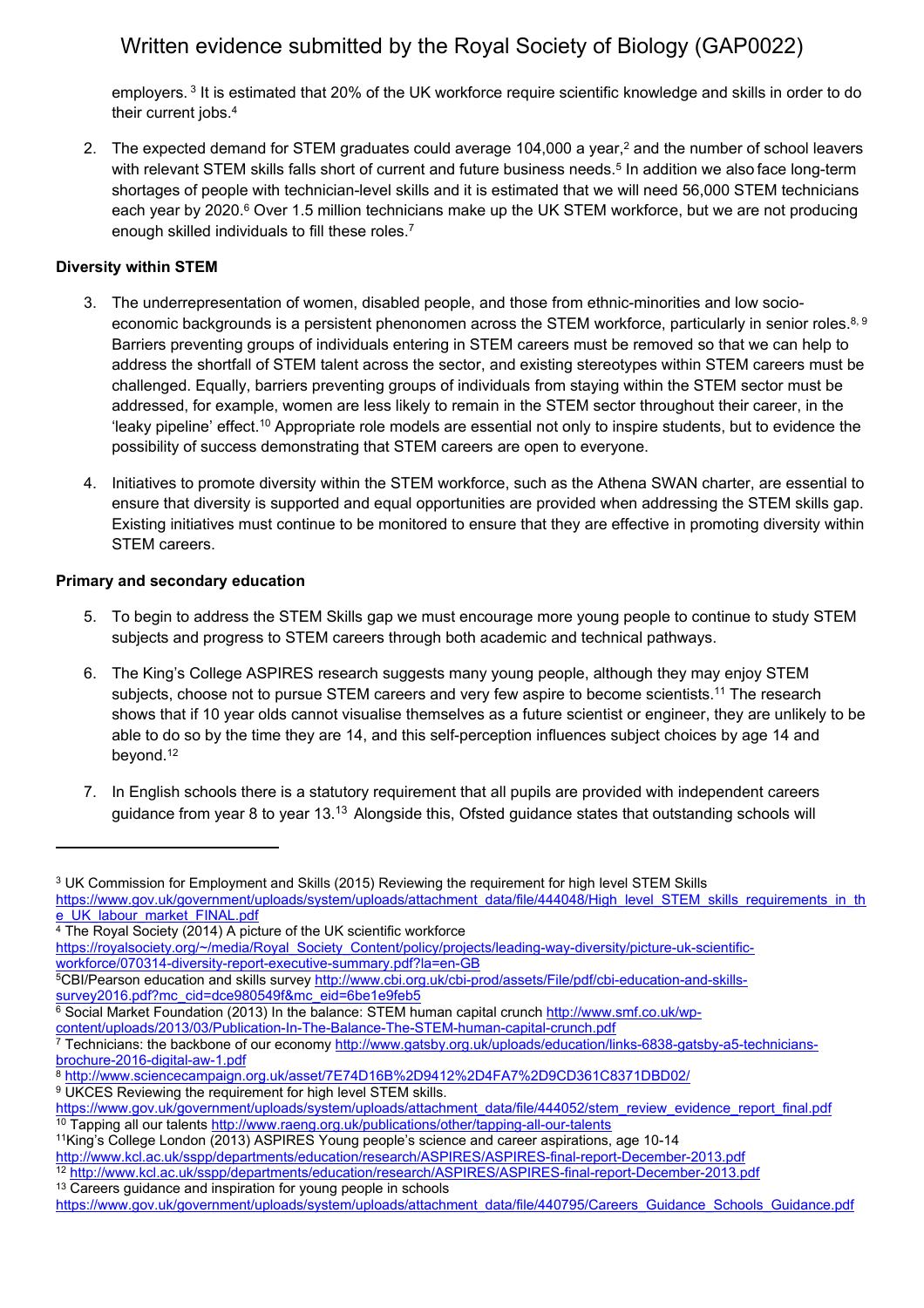provide "*high quality, impartial careers guidance [that] helps pupils to make informed choices about which courses suit their academic needs and aspirations*."<sup>14</sup> However, recent reviews of career provisions in schools have established that for many, excellent quality career provisions are not in place.<sup>15</sup> Research completed by Sir John Holman on behalf of the Gatsby Foundation, identified eight Career Benchmarks that described what good career guidance looks like in schools and colleges. These benchmarks state that schools need a whole school strategy, 1:1 student support, high quality information about the labour market incorporated into the curriculum, and encounters with education institutions and employers.<sup>16</sup>

- 8. If more students are to pursue STEM subjects, they must be better informed of the careers within the STEM sector. Interventions must start early and be sustained. Career opportunities should be showcased to primary students, as well as those in secondary school, to encourage future participation in STEM subjects.<sup>17</sup> The Government should support teachers in delivering career provisions and ensuring that both academic and technical pathways are promoted to students.
- 9. There needs to be appropriate role models to demonstrate that all young people can work within the STEM sector. An excellent source of role models is the STEM ambassador scheme.<sup>18</sup> The scheme enables schools to invite ambassadors to run workshops to engage with their students. The STEM ambassadors work across different STEM sectors, at different career stages, and come from a diverse range of backgrounds.
- 10. There is a shortage of STEM graduates across a wide range of sectors, including science teaching.<sup>19</sup> Increasing the recruitment, retention and support of subject specialist science teachers can help raise the number of students carrying on their study of STEM subjects. The importance of subject specialist teachers is recognised by the Department for Education (DfE) as a key determinant of student success, especially in science and maths subjects.<sup>20</sup> The Government should support primary teachers to enhance their STEM subject knowledge and confidence, through professional development opportunities and during Initial Teacher Training (ITT).Without subject specialist teachers to inspire and promote a love of the subject, as well as increase attainment, the cycle of persistent STEM skills shortages will be difficult to address.<sup>21</sup>
- 11. It is important that industry, universities and professional bodies work with teachers to support the delivery of STEM careers guidance. The RSB and its member organisations have been working together to help provide this support to teachers. With our careers committee<sup>22</sup> the RSB have developed a range of resources<sup>23</sup> that demonstrate the variety of bioscience careers that students can enter, this material is available free for teachers to use with their students. Our most frequently visited pages of the website are our careers and placement support pages.
- 12. We have recently commenced a project<sup>24</sup> facilitated through grant funding from the Biochemical Society, which involves visiting new science teachers on PGCE courses to discuss careers provision and developing resources to integrate STEM careers into lessons. So far 65 university based initial teacher training providers have been contacted to provide their trainee science teachers with careers resources. To date 6 visits have taken place which has enabled us to directly engage with 389 science teachers, 9 further visits are scheduled to take place this academic year. As the scheme is in its first year, a full evaluation has not yet taken place.

<sup>14</sup> School inspection handbook

[https://www.gov.uk/government/uploads/system/uploads/attachment\\_data/file/553942/School\\_inspection\\_handbook-section\\_5.pdf](https://www.gov.uk/government/uploads/system/uploads/attachment_data/file/553942/School_inspection_handbook-section_5.pdf) <sup>15</sup> Careers education, information, advice and guidance

<https://www.publications.parliament.uk/pa/cm201617/cmselect/cmese/205/205.pdf>

<sup>16</sup> Holman, J. *Good Career Guidance,* Gatsby Foundation (2014) [http://www.gatsby.org.uk/uploads/education/reports/pdf/gatsby-](http://www.gatsby.org.uk/uploads/education/reports/pdf/gatsby-sir-john-holman-good-career-guidance-2014.pdf)

<sup>&</sup>lt;mark>[sir-john-holman-good-career-guidance-2014.pdf](http://www.gatsby.org.uk/uploads/education/reports/pdf/gatsby-sir-john-holman-good-career-guidance-2014.pdf)</mark><br><sup>17</sup> Reiss M & Mujtaba T (2016): Should we embed careers education in STEM lessons?, The Curriculum Journal <http://www.tandfonline.com/doi/full/10.1080/09585176.2016.1261718>

<sup>18</sup> <http://www.stemnet.org.uk/ambassadors/>

<sup>19</sup> http://www.gatsby.org.uk/uploads/education/reports/pdf/key-indicators-in-stem-education-gatsby.pdf

<sup>&</sup>lt;sup>20</sup> [https://www.rsb.org.uk/images/ASE\\_IOP\\_RSB\\_RSC\\_RS\\_Teacher\\_Supply\\_Response.pdf](https://www.rsb.org.uk/images/ASE_IOP_RSB_RSC_RS_Teacher_Supply_Response.pdf)

<sup>21</sup> Migratory Advisory Committee Teacher Supply Response [https://www.rsb.org.uk/images/16-09-2016-MAC-teacher-supply](https://www.rsb.org.uk/images/16-09-2016-MAC-teacher-supply-response.pdf)[response.pdf](https://www.rsb.org.uk/images/16-09-2016-MAC-teacher-supply-response.pdf)

<sup>&</sup>lt;sup>22</sup> Royal Society of Biology Careers Committee <https://www.rsb.org.uk/about-us/committees/careers-committee>

<sup>&</sup>lt;sup>23</sup> RSB Careers Resources <https://www.rsb.org.uk/careers-and-cpd/careers/career-resources>

<sup>&</sup>lt;sup>24</sup> Biology Careers, Teachers Resources <https://www.rsb.org.uk/careers-and-cpd/careers/career-resources/resources-for-teachers>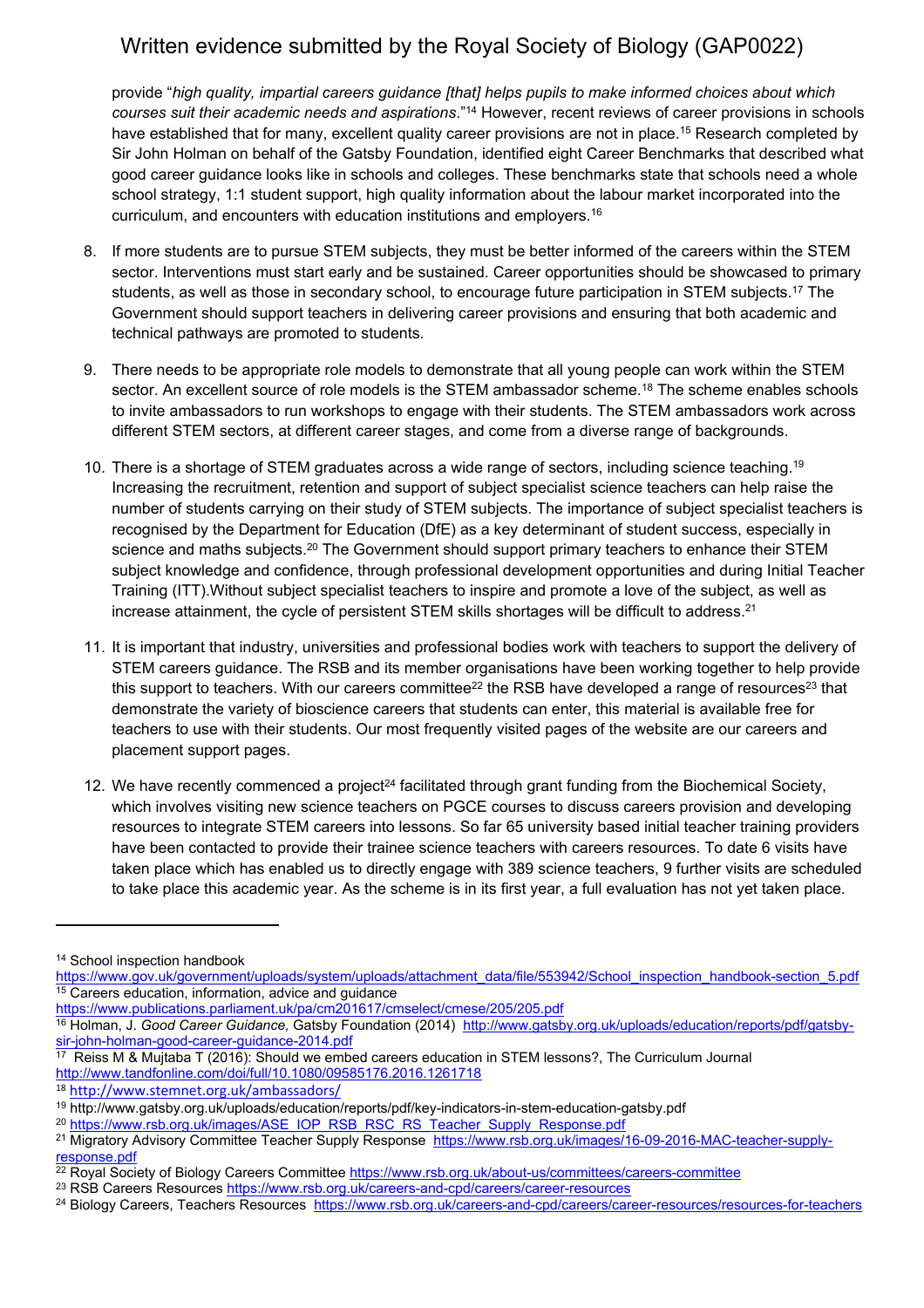13. The Biochemical Society is supporting the STEM Insight<sup>25</sup> programme which enables teachers to gain a wider experience of the STEM sector through placements in universities or in industry. The first bioscience placements took place in February 2016 and 16 bioscience placements have been funded so far, with a wide range of hosts including Syngenta, the Babraham Institute, University of Cambridge and University of Liverpool. The feedback received so far suggests the placements are already having a lasting impact:

"We see the week as a big success since firm plans have been made involving: staff visits to talk at the College; a visit of Sixth Form students to the University of Liverpool, and a visit by a current undergraduate *student to the College, sharing her university experience with the student body there"*. Dr Luciane Mello, University of Liverpool

"*I am looking forward to implementing my findings about careers, subject knowledge and techniques into my* teaching and sharing with the other biology staff in my department and then more widely within Colchester." Teacher participant, Babraham Institute 2016

- 14. The Microbiology Society facilitate interactions between schools, colleges and universities through their Antibiotics Unearthed programme<sup>26</sup> where groups of students do real research, hoping to find the next new antibiotic. University partners will provide support for the school students and invite the students and relevant staff into their department to do further, more detailed analysis on any compounds isolated. The aim is that through engaging through real research, young people will be inspired to enter a career in science. This experience gives students the opportunity to familiarise themselves with a university or professional environment and engage with researchers.
- 15. Over recent years we have seen a decline in the number of students taking plant sciences and a fall in the number of specialist courses available.<sup>27</sup> The Science and Plants for Schools, in collaboration with the University of Cambridge, have produced resources to support students and teachers to increase awareness of the career options available within the plant sciences. The IntoBiology<sup>28,29</sup> website provides careers resources as well as support for students conducting extended investigative projects.
- 16. It is important that positive relationships are built between schools and STEM employers, to demonstrate the variety of careers available to students within the STEM sector. STEM businesses should be encouraging their staff to become mentors or Enterprise Advisors and be part of Local Enterprise Partnerships that are facilitated by The Careers and Enterprise Company.<sup>30</sup> Local Enterprise Partnerships create a coalition of local businesses that can engage with schools and support students to develop skills required for employment. To invest effectively in the future of STEM, staff should also be encouraged to become STEM ambassadors, with employers allowing them time to take part in outreach events with schools.
- 17. There have been and there continues to be a huge variety of initiatives implemented to facilitate better careers support within schools. These initiatives and partnerships must be evaluated, promoted and their long term impact assessed to better help us understand if they are making a positive difference.

### **Transition from school**

18. It is vital that students develop the skills and competencies needed to support them to progress to further study or work once they have finished school. The RSB curriculum committee<sup>31</sup> is working on the development of core content, concepts, practical and transferable skills that should be developed during the study of school biology. The RSB curriculum committee have worked to open up dialogue between school teachers and academics teaching in higher education to discuss the skills that students need to progress in biology hosting an event on the transition from school to higher education.<sup>32</sup> We are also monitoring the

<sup>25</sup> STEM Insight programme <https://www.stem.org.uk/stem-insight>

<sup>26</sup> Antibiotics unearthed <http://www.microbiologysociety.org/outreach/antibiotics-unearthed/>

<sup>27</sup> <http://www.gatsby.org.uk/uploads/plant-science/reports/pdf/cei-uptake-of-plant-science-in-uk-feb-09.pdf>

<sup>28</sup> IntoBiology <http://intobiology.org.uk/>

<sup>29</sup> IntoBiology review <https://www.publicengagement.ac.uk/case-studies/intobiology-website>

<sup>30</sup> The Careers and Enterprise Company <https://www.careersandenterprise.co.uk/enterprise-adviser-network>

<sup>31</sup> RSB Curriculum Committee <https://www.rsb.org.uk/about-us/committees/biology-curriculum-committee>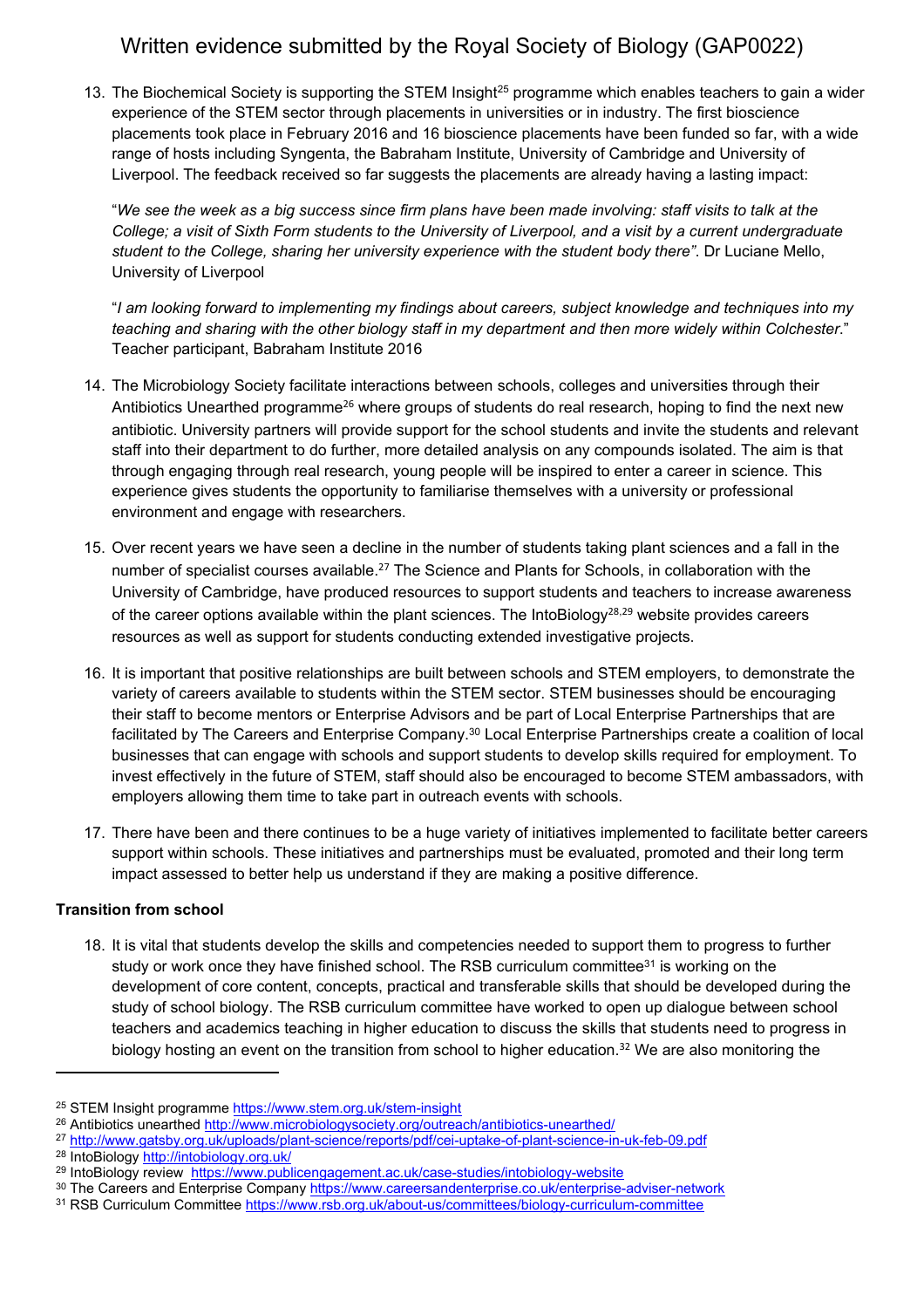impact that curriculum reform is having on students confidence at understanding key areas of biology and self-assessment of their practical and transferable skills, through our online survey on 'Post 16 Biology Education in Schools and Colleges.' There have been over 1,300 responses to the survey. The responses will inform the curriculum committee's work and these finding will be shared with universities who have taken part and other interested stakeholders.

19. The 2014 Audit of Practical Work Undertaken by Undergraduate Bioscience Students across the UK Higher Education Sector suggests that many students come to university underprepared for the practical aspects of bioscience degrees.<sup>33</sup> With the changes to the assessment of practical work at A level we will be interested to see what impact this has on student's practical skills upon starting undergraduate courses. We hope this will result in increases in the practical ability of students.

### **Technical education and technical skills**

- 20. The Government Post-16 Skills plan<sup>34</sup> recommends that our technical education undergoes reform. We agree that for technical education to be successful, the academic and technical pathways must have equal standing and there must be a means of switching between both pathways. We are positive about the 15 technical routes having a common core, developing key skills in literacy, numeracy and digital skills as well other transferable skills. It is important that the 'Agriculture, Environmental and Animal Care' and 'Health and Science' routes facilitate students and apprentices to develop the skills that are required to continue further study in the biosciences or progress into bioscience workforce.
- 21. Within the STEM sector we face long-term shortages of people with technician-level skills. It is estimated that we will need 56,000 STEM technicians each year from now until 2020<sup>35</sup>. Professional registration is helping to raise standards within technical professions and address shortages within the technical workforce.<sup>36</sup> A number of STEM employers already support their employees to become professionally registered and many professional bodies offer professional development opportunities and professional registration. STEM employers must invest in the training of their technical staff and recognise the importance of professional development, encouraging employees to work towards professional registration.
- 22. The RSB, licensed by the Science Council, offers Registered Science Technician (RSciTech) status. This award offers recognition for the technical profession and demonstrates individuals meet and maintain the high standards expected our organisation as a professional body. The RSB also provide progression to higher awards through Registered Scientist (RSci), Chartered Scientist (CSci), and our own professional register Chartered Biologist (CBiol). For our membership to achieve registration status they must demonstrate evidence of meeting the standard for key competencies as well as a commitment to undergo continuing professional development.
- 23. In 2016 the RSB launched a new professional register, the Plant Health Professional Register, in response to the Department of Environment, Food and Rural Affairs (Defra) and Government of Science reports, which recommended the development of plant health skills and creating opportunities for a wide community of trained plant health professionals.<sup>37,38</sup> A 2014 report by the Plant Science Federation<sup>39</sup> indicated that

<sup>&</sup>lt;sup>32</sup> Transition from schools to higher education [https://www.rsb.org.uk/about-us/committees/biology-curriculum](https://www.rsb.org.uk/about-us/committees/biology-curriculum-committee/curriculum-committee-supporting-transition-from-school-to-higher-education)[committee/curriculum-committee-supporting-transition-from-school-to-higher-education](https://www.rsb.org.uk/about-us/committees/biology-curriculum-committee/curriculum-committee-supporting-transition-from-school-to-higher-education)

<sup>&</sup>lt;sup>33</sup> Audit of Practical Work Undertaken by Undergraduate Bioscience Students across the UK Higher Education Sector <https://www.rsb.org.uk/images/SB/UG-Practical-Work-Report-Web.pdf>

<sup>&</sup>lt;sup>34</sup> Post-16 Skills Plan

[https://www.gov.uk/government/uploads/system/uploads/attachment\\_data/file/536068/56259\\_Cm\\_9280\\_print.pdf](https://www.gov.uk/government/uploads/system/uploads/attachment_data/file/536068/56259_Cm_9280_print.pdf)

<sup>35</sup> Social Market Foundation (2013) In the balance: STEM human capital crunch [http://www.smf.co.uk/wp-](http://www.smf.co.uk/wp-content/uploads/2013/03/Publication-In-The-Balance-The-STEM-human-capital-crunch.pdf)

[content/uploads/2013/03/Publication-In-The-Balance-The-STEM-human-capital-crunch.pdf](http://www.smf.co.uk/wp-content/uploads/2013/03/Publication-In-The-Balance-The-STEM-human-capital-crunch.pdf)

<sup>36</sup> <http://www.gatsby.org.uk/uploads/education/reports/pdf/gatsbyprofessionalregistrationleaflet.pdf>

<sup>&</sup>lt;sup>37</sup> Defra/GoS (Dec 2014) Animal and Plant Health in the UK: Building our science capability [https://www.gov.uk/government/uploads/system/uploads/attachment\\_data/file/388571/14-1293-animal-plant-health-capability.pdf](https://www.gov.uk/government/uploads/system/uploads/attachment_data/file/388571/14-1293-animal-plant-health-capability.pdf) <sup>38</sup> Defra (April 2014) Protecting Plant Health-a Plant Biosecurity Strategy for Great Britain

[https://www.gov.uk/government/uploads/system/uploads/attachment\\_data/file/307355/pb14168-plant-health-strategy.pdf](https://www.gov.uk/government/uploads/system/uploads/attachment_data/file/307355/pb14168-plant-health-strategy.pdf)

 $39$  UK Plant Science Federation (2014) UK Plant Science – Current status and future challenges [https://www.rsb.org.uk/images/pdf/UK\\_Plant\\_Science-Current\\_status\\_and\\_future\\_challenges.pdf](https://www.rsb.org.uk/images/pdf/UK_Plant_Science-Current_status_and_future_challenges.pdf)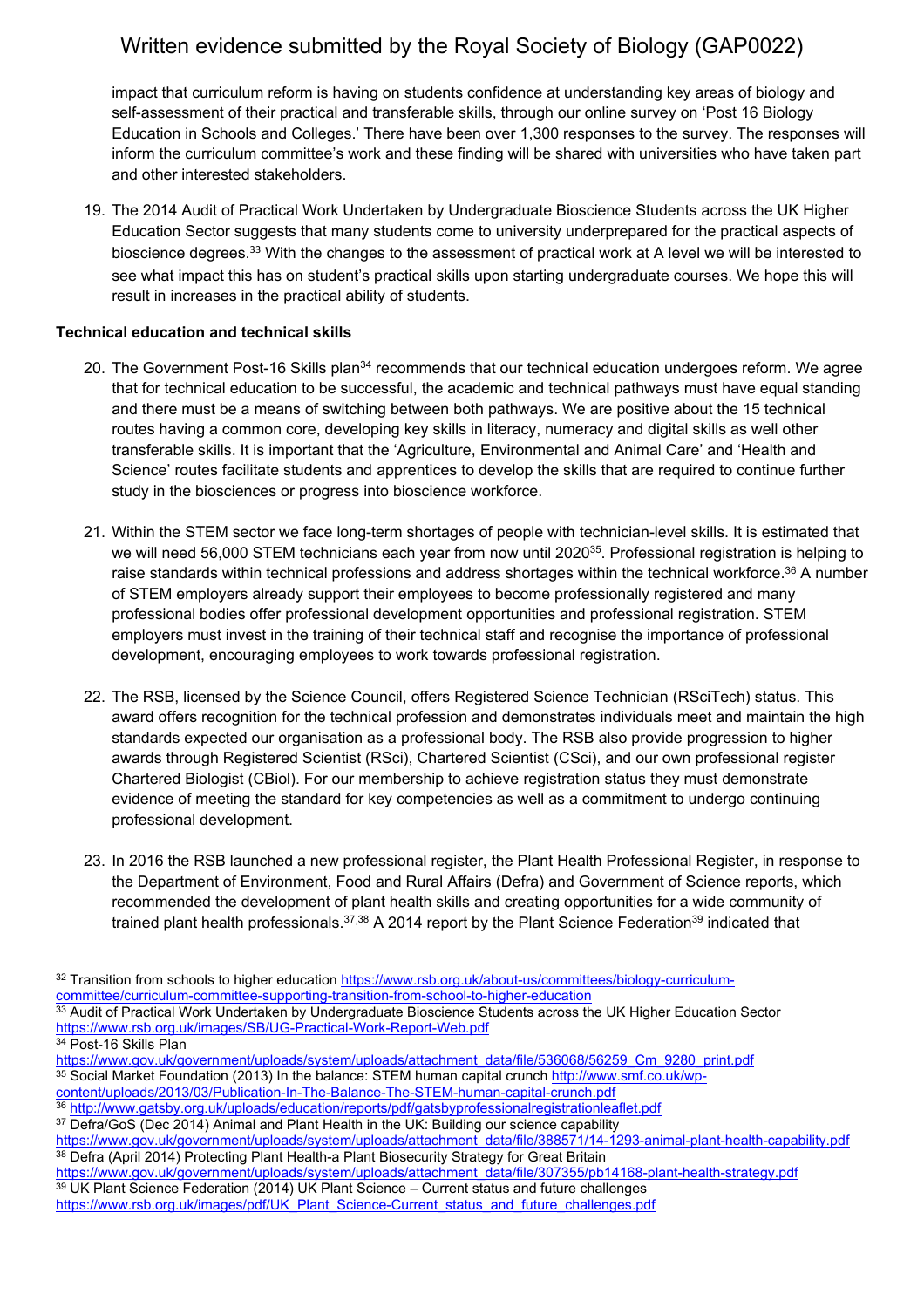shortages of plant scientists and an inadequate skills base were the greatest barriers to meeting future challenges in UK plant science. Particular shortages of UK expertise in identification specialists, taxonomists, and plant pathologists, were identified.

### **Higher Education**

- 24. In 2009 the Office for Life Sciences released the Life Sciences Blueprint<sup>40</sup> which identified the support that was required within the life sciences sector. The (Royal) Society of Biology initiated the development for accreditation of bioscience degrees in 2010, following recommendations from this report. The 2016 Wakeham Review of STEM Degree Provision and Graduate Employability also recommended that there be further support for accreditation and that it can strengthen the links between higher education and employers.
- 25. The RSB launched Advanced Accreditation October 2012, supported by Government funding from the UK Commission for Employment and Skills (UKCES). The RSB Advanced Accreditation scheme rigorously and independently assess programmes to ensure that degree courses have a solid academic foundation in biological knowledge and skills, as well as preparing graduates for the needs of employers.<sup>41</sup> The Advanced Accreditation criteria requires evidence that graduates from Advanced Accreditation programmes meet defined sets of learning outcomes, including substantial research experience.<sup>42</sup> In December 2016, 213 degree programmes at 22 universities had achieved Advanced Accreditation through the RSB.
- 26. Due to the success of Advanced Accreditation and requests from the wider community, the Society developed Degree Accreditation,<sup>43</sup> addressing the skills gaps identified by employers for graduates from traditional bachelor's degrees, launched in March 2015. To achieve Degree Accreditation, universities must provide evidence that meets six overarching learning outcomes, including demonstrating transferable and technical skills. In December 2016, there were 175 degree programmes at 25 universities that achieved Accreditation.
- 27. As part of the accreditation process, feedback is provided to the higher education institutions. This includes conditions that must be met before accreditation can be awarded and recommendations for enhancement of programmes. For example, from the launch of accreditation until June 2016 approximately 130 programmes had conditions set around final year projects, approximately 70 programmes had conditions related to technical skills, approximately 30 programmes received conditions on transferable skills, approximately 50 programmes were required to enhance the physical sciences and maths content, and approximately 70 programmes received conditions on some aspects of the bioscience curriculum. These conditions were all met, raising the standards of bioscience degree programmes and improving the skills and employability outcomes for bioscience students.
- 28. The RSB Accreditation Committee review the degree programme criteria annually to ensure that they remain relevant, up-to-date and set the bar for a high standard of learning and teaching. In addition the Society aims to see an increase in the development of graduates' creativity and innovation and, although conditions in this area have not been set yet, we are expecting positive developments when higher education institutions seek re-accreditation.
- 29. The accreditation of bioscience programmes within the Further Education (FE) sector would help to raise the standards of technical and profession education and training. Whilst initial work is being done by the RSB in this area, the support of Government funds for the accreditation of FE bioscience programmes would enable accreditation processes to launch on a greater scale and have a wider impact.

#### **Specific areas of vulnerability for the bioscience sector**

<sup>40</sup> Office for Life Sciences (2009) Life Sciences Blueprint [https://www.biocity.co.uk/file-manager/Group/reports2009/2009-07-ols](https://www.biocity.co.uk/file-manager/Group/reports2009/2009-07-ols-life-science-blueprint.pdf)[life-science-blueprint.pdf](https://www.biocity.co.uk/file-manager/Group/reports2009/2009-07-ols-life-science-blueprint.pdf)

<sup>&</sup>lt;sup>41</sup> [https://www.rsb.org.uk/images/RSB\\_BIS\\_consultation\\_response\\_29.10.15.docx](https://www.rsb.org.uk/images/RSB_BIS_consultation_response_29.10.15.docx)

<sup>42</sup> Royal Society of Biology Advanced Accreditation [https://www.rsb.org.uk/education/accreditation/Advanced-Degree-Accreditation-](https://www.rsb.org.uk/education/accreditation/Advanced-Degree-Accreditation-Assessment-Criteria)[Assessment-Criteria](https://www.rsb.org.uk/education/accreditation/Advanced-Degree-Accreditation-Assessment-Criteria)

<sup>43</sup> Royal Society of Biology Degree Accreditation <https://www.rsb.org.uk/education/accreditation/Degree-Accreditation>